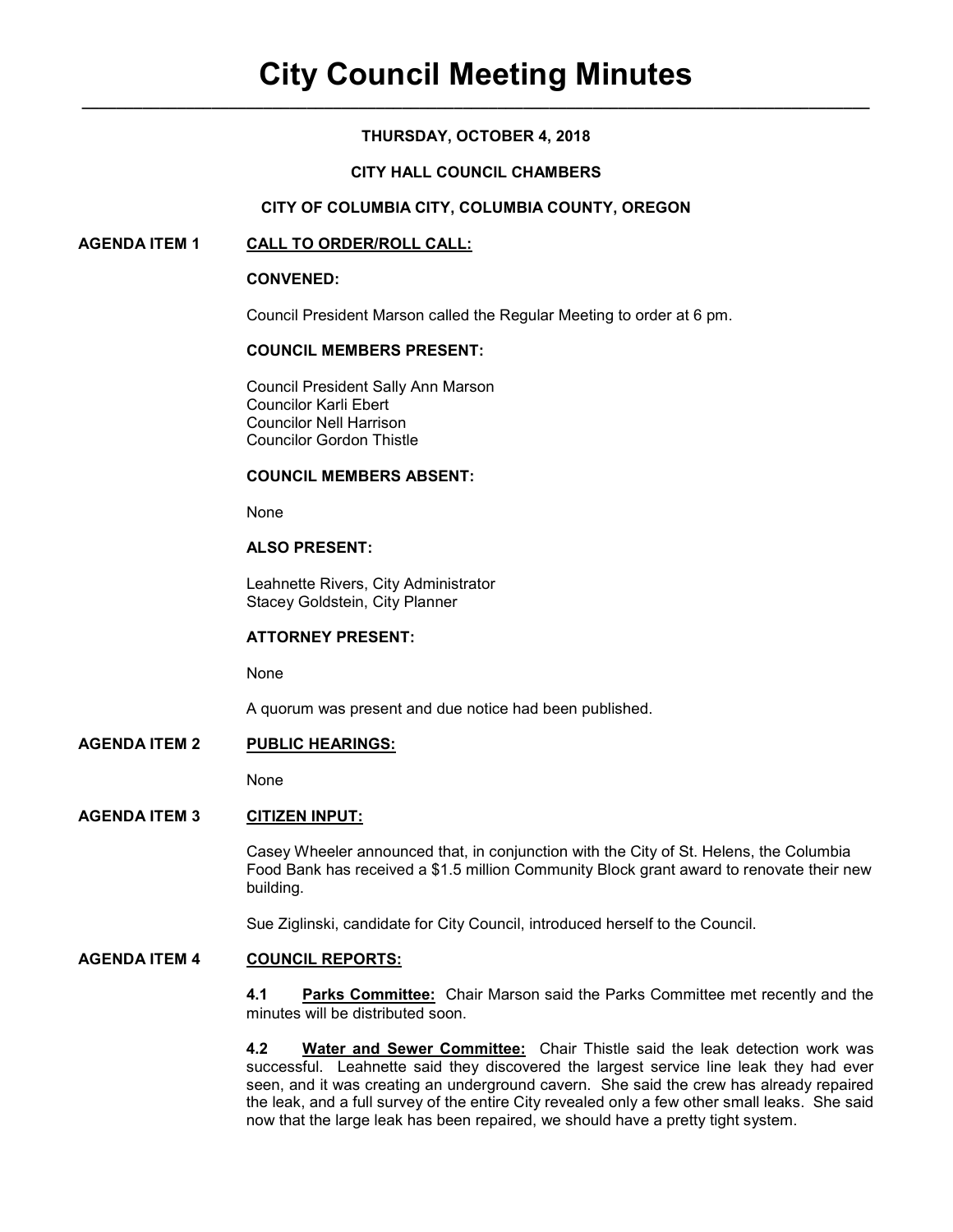**4.3 Street Committee:** Chair Marson said the paving contractor has started working on the Sixth Street project.

**4.4** Audit Committee: Secretary Harrison said the report from the last meeting is in the packet, and the next meeting will be held on October 23rd .

**4.5 Hazard Mitigation Planning Group:** Member Ebert said they are continuing their review and update of the Hazard Mitigation Plan, and they discussed the recent Prepare Fair activities.

**4.6 Other Reports:** None.

### **AGENDA ITEM 5 CONSENT AGENDA:**

# **5.1 Bills Paid with check numbers 31307 through 31361 during the month of September 2018.**

#### **5.2 Activities Report from the Public Works Superintendent.**

Item 5.2 was not available and was removed from the Consent Agenda.

MOVED (HARRISON), SECONDED (EBERT) AND CARRIED UNANIMOUSLY BY ROLL CALL VOTE TO APPROVE THE CONSENT AGENDA AS AMENDED.

### **AGENDA ITEM 6 UNFINISHED BUSINESS:**

None.

### **AGENDA ITEM 7 NEW BUSINESS:**

### **7.1 Short Term Rental Discussion: Discussion with City Planner regarding options and issues for short term rentals within the City of Columbia City.**

Stacey said she has been discussing the topic of affordable housing with the Planning Commission, and during a recent meeting the issue of short-term rentals came up. She said the current code does not permit short-term rental activities, such as Airbnb, and the Planning Commission was discussing whether or not the code should be changed to permit short-term rentals, and if so, under what conditions. She said rather than make a recommendation, the Planning Commission decided to push the idea forward to the Council for their consideration.

The Council reviewed a memo from Stacey dated September 212, 2018, discussed options at length with staff, and reviewed the information contained in an August 8, 2017 memorandum from Reeve Kearns about the topic of short-term rentals. Stacey noted that nuisance issues associated with noise, traffic, parking, trash, etc., are the most common problems resulting from short-term rental activities. She said certain conditions, such as requiring the property owner to remain on the premises rather than allowing the short-term rental of the entire home, can help to curb nuisance problems.

Leahnette said there are a few property owners within the City that have expressed an interest in the ability to conduct short-term rental activities.

Following a lengthy discussion, it was the consensus of the Council that the property owners that are interested in conducting short-term rental activities be invited to share their interests with the Council during a Council Meeting, and that Stacey get some sample regulations that other cities have adopted for the Council to review.

### **AGENDA ITEM 8 OTHER BUSINESS:**

**Staff Commendations:** Mayor Young expressed her sincere appreciation for the City's outstanding staff.